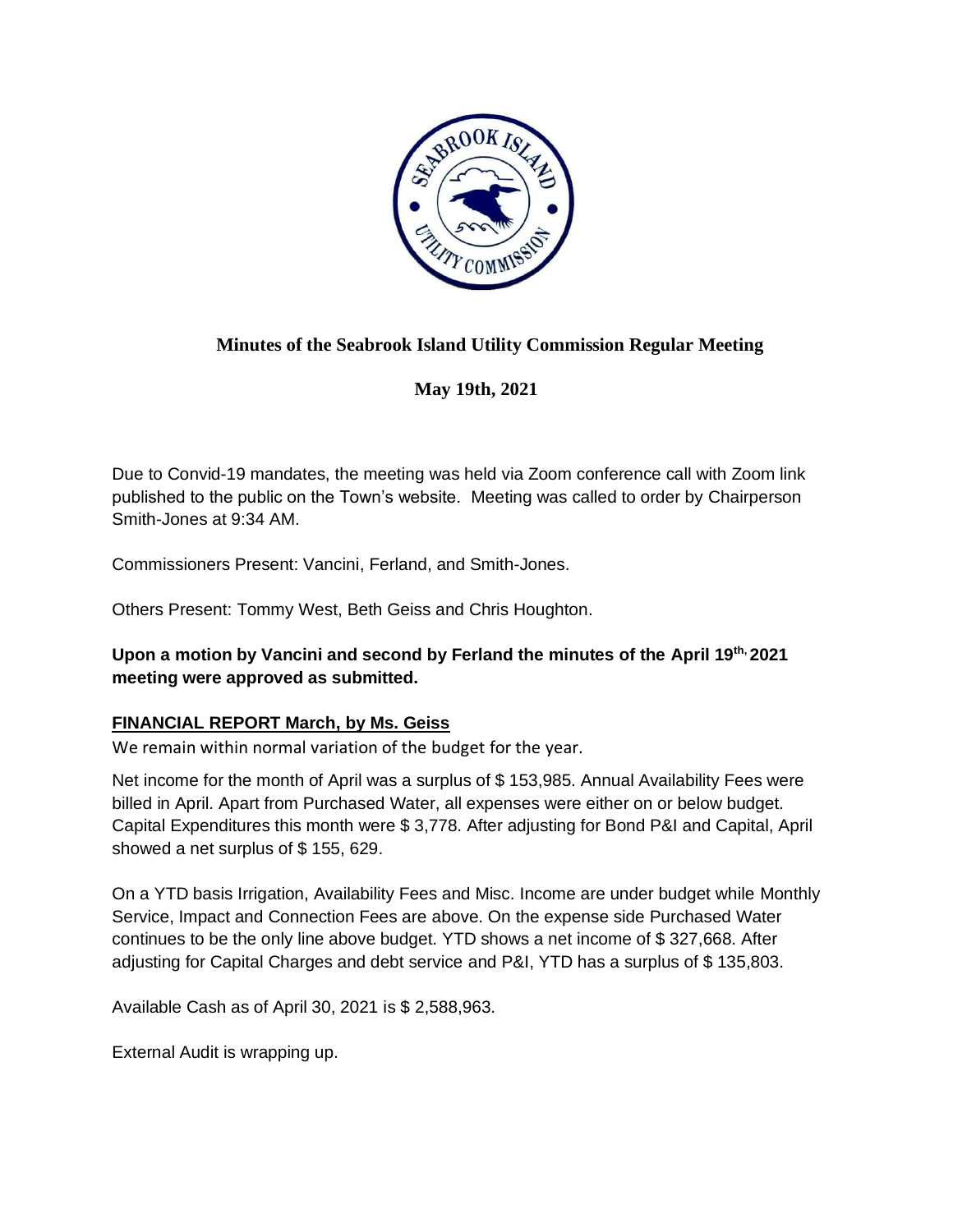**Monthly invoices and payables were approved electronically by the Commissioners prior to the meeting.**

# **OPERATIONS REPORT March, by Mr. West**

#### **SEABROOK WATER RESOURCE FACILITY**

Effluent quality continued to meet permit requirements during the month. The daily average flow was 0.398 million gallons per day (MGD). The maximum daily flow was 0.486 million gallons for the month.

Total effluent & deep well pumped to Seabrook golf courses for irrigation was 6.413 million gallons effluent and 16.066 million gallons deep well. Total effluent and deep well pumped to Oak Point golf course was 10.991 million gallons effluent and 0.000 million gallons deep well.

# **SEABROOK WATER DISTRIBUTION**

SIUC delivered 26,164,979 gallons of water for the month compared to 20,291,604 gallons last year.

# **OLD BUSINESS**

LBH payroll migration and leave structure update from Chris at LBH. LBH to provide the contract amendment language for discussion at the next monthly meeting.

Pond expansion project preparation continues. Target to begin the work late Summer or early Fall. The State Fund loan review and approval process with the Town is underway.

Contract for the 3 new pump-station backup generators via the FEMA supported project has been signed with installation scheduled for later this year. WK Dickson is the engineering firm supporting the project and Emerald Electric is the installer.

# **NEW BUSINESS**

Discussion led by Tommy and Chris about staffing and compensation/benefit competitiveness given the exit of two employees in the past month.

A motion was made by Vancini and seconded by Ferland at 10:46 to adjourn the meeting. Motion passed; open meeting was adjourned.

**EXECUTIVE SESSION** None